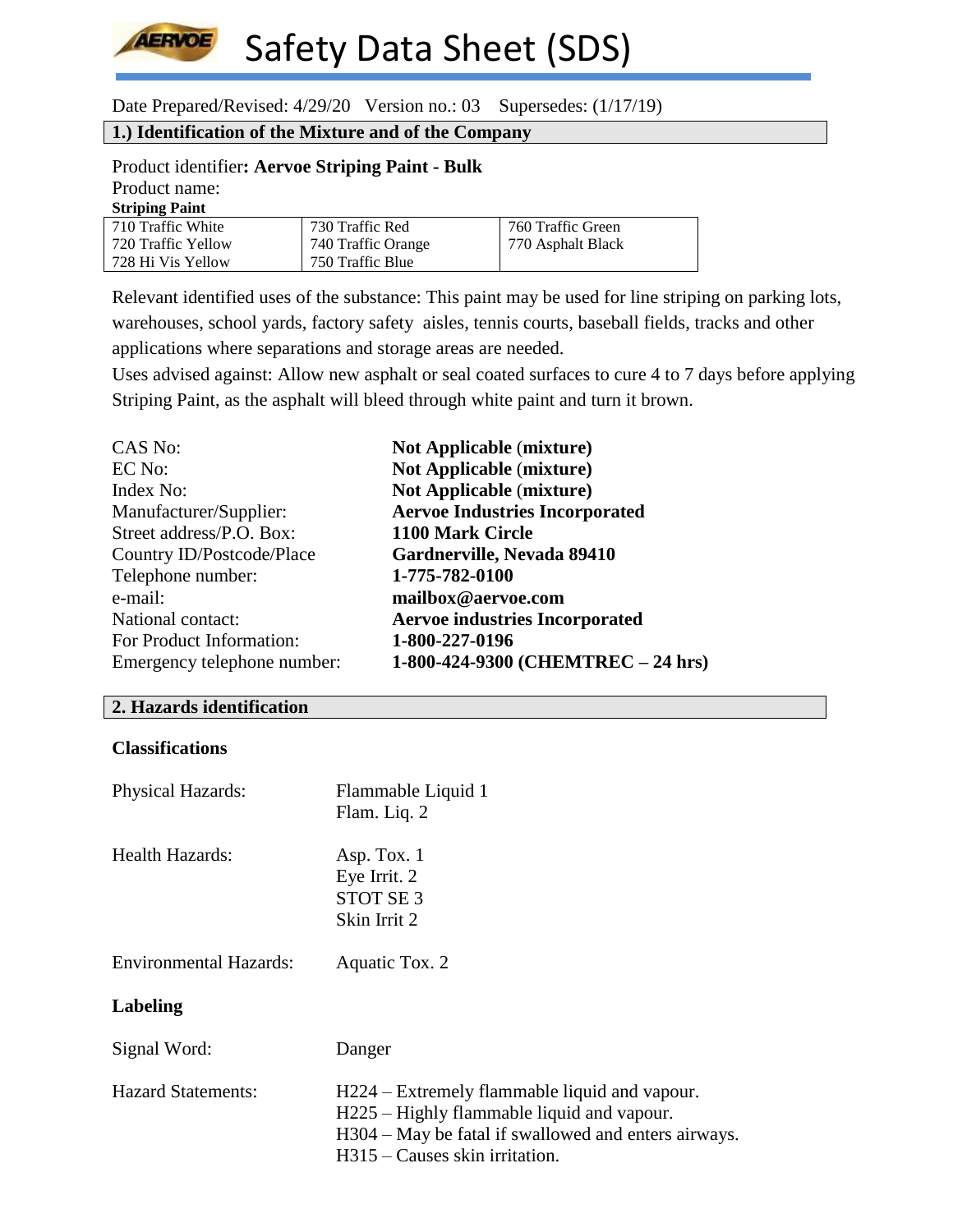Date Prepared/Revised: 4/29/20 Version no.: 03 Supersedes: (1/17/19)

- H319 Causes serious eye irritation.
- H336 May cause drowsiness or dizziness.
- H411 Toxic to aquatic life with long lasting effects.

- Precautionary Statements: P101 If medical advice is needed, have product container or label at hand
	- P102 Keep out of reach of children
	- P103 Read label before use
	- P210 Keep away from heat/sparks/open flames/hot surfaces no smoking
	- P211 Do not spray on an open flame or other ignition source
	- P261 Avoid breathing dust/fume/gas/mist/vapours/spray
	- P262 Do not get in eyes, on skin, or on clothing
	- P264 Wash … thoroughly after handling
	- P280 Wear protective gloves/eye protection/face protection

P303+P361+P353 - If on skin or hair, remove/takeoff immediately all contaminated clothing. Rinse skin with water/shower.

- P410+P412 Protect from sunlight. Do not expose to temperatures exceeding 50ºC/122ºF
- P501 Dispose of contents/container in accordance with local/regional/national/international regulation



Symbols/Pictograms:

# 3. **Composition / Information on Ingredients**

### **Composition**

| Chemical              | Synonyms           | <b>CAS</b><br>Number | <b>EINECS</b><br>Number | Weight<br>Percent | <b>Hazard Category</b> | H-Code            |
|-----------------------|--------------------|----------------------|-------------------------|-------------------|------------------------|-------------------|
| 710 Contains:         |                    |                      |                         |                   |                        |                   |
| Aliphatic Petroleum   | Solvent            | 64742-89-8           | $265 - 192 - 2$         | 15-40%            | Flam Liq. 2            | H <sub>224</sub>  |
| <b>Distillates</b>    | Naphtha            |                      |                         |                   | Skin Irr. 2            | H <sub>304</sub>  |
|                       |                    |                      |                         |                   | Asp. Tox. 1            | H <sub>3</sub> 15 |
|                       |                    |                      |                         |                   | STOT SE <sub>3</sub>   | H <sub>336</sub>  |
|                       |                    |                      |                         |                   | Aquatic Tox. 2         | H411              |
| Acetone               | Propanone          | $67-64-1$            | $200 - 662 - 2$         | $5-10%$           | Flam. Liq. 2           | H <sub>225</sub>  |
|                       |                    |                      |                         |                   | Eye Irrit. 2           | H319              |
|                       |                    |                      |                         |                   | STOT SE <sub>3</sub>   | H <sub>336</sub>  |
| All other colors also |                    |                      |                         |                   |                        |                   |
| contain:              |                    |                      |                         |                   |                        |                   |
| Aliphatic Hydrocarbon | Petroleum          | 64742-47-8           | $265 - 149 - 8$         | $5 - 10%$         | Asp. Tox. 1            | H <sub>304</sub>  |
|                       | <b>Distillates</b> |                      |                         |                   |                        |                   |

### **Other Product Information**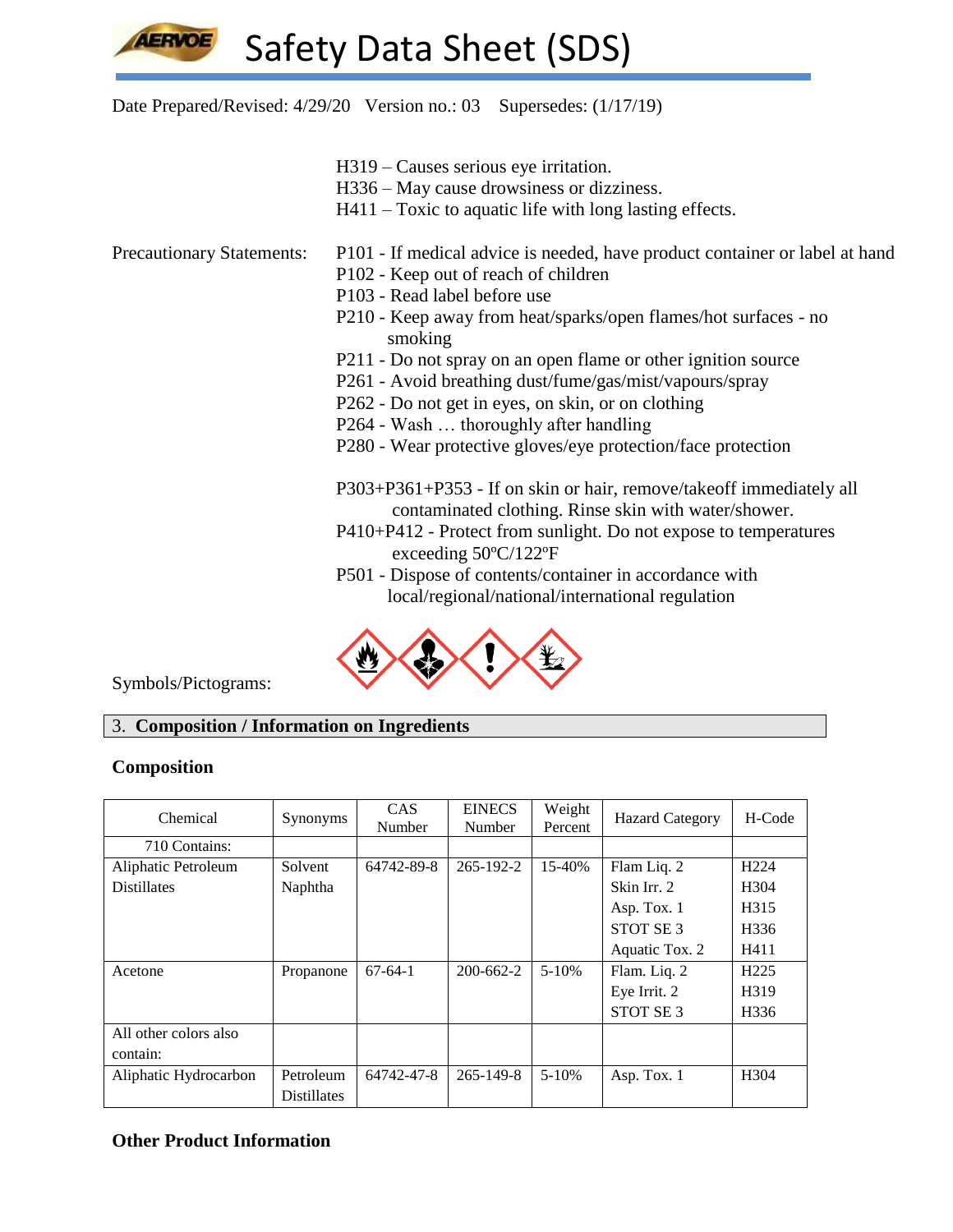**AERVOE** 

Safety Data Sheet (SDS)

Date Prepared/Revised: 4/29/20 Version no.: 03 Supersedes: (1/17/19)

Chemical Identity: Mixture

**4.) First Aid Measures**

| <b>General Advice:</b><br><b>Inhalation First Aid:</b> | If symptoms persist, always call a doctor.<br>Remove victim to fresh air and provide oxygen if breathing is<br>difficult. If not breathing, give artificial respiration, preferably<br>mouth to mouth. Get medical attention immediately. |
|--------------------------------------------------------|-------------------------------------------------------------------------------------------------------------------------------------------------------------------------------------------------------------------------------------------|
| <b>Skin Contact First Aid:</b>                         | Wash with soap and water. Remove contaminated clothing and<br>shoes. Get medical attention immediately. Wash clothing before<br>reuse.                                                                                                    |
| <b>Eye Contact First Aid:</b>                          | If contact with eyes, immediately flush eyes with plenty of water<br>for at least 15 minutes, while holding eyelids open. Get medical<br>attention immediately.                                                                           |
| <b>Ingestion First Aid:</b>                            | If swallowed, wash out mouth with water provided the person is<br>conscious. Do not induce vomiting. Never give anything by mouth<br>to an unconscious person. Get medical attention immediately.                                         |
| <b>Most Important</b>                                  |                                                                                                                                                                                                                                           |
| <b>Symptoms/Effects:</b>                               | Exposure may cause slight irritation to the skin, eyes, and respiratory tract.<br>Excessive exposure may cause central nervous system effects.                                                                                            |

# **5. Fire Fighting Measures**

| <b>Flammable Properties:</b>      | Flammable Liquid                                                                                                                                                                                                                                                                                                                    |
|-----------------------------------|-------------------------------------------------------------------------------------------------------------------------------------------------------------------------------------------------------------------------------------------------------------------------------------------------------------------------------------|
| <b>Auto Ignition Temperature:</b> | Not Available                                                                                                                                                                                                                                                                                                                       |
| Suitable extinguishing media:     | Carbon dioxide, dry chemical, water spray.                                                                                                                                                                                                                                                                                          |
| Unsuitable extinguishing media:   | None known                                                                                                                                                                                                                                                                                                                          |
| Special hazards arising from the  |                                                                                                                                                                                                                                                                                                                                     |
| substance or mixture:             | None known                                                                                                                                                                                                                                                                                                                          |
| Hazardous combustion products:    | Carbon dioxide, Carbon monoxide                                                                                                                                                                                                                                                                                                     |
| Fire & Explosion Hazards:         | Closed Containers may rupture due to the buildup of pressure                                                                                                                                                                                                                                                                        |
|                                   | from extreme temperatures.                                                                                                                                                                                                                                                                                                          |
|                                   | Precautions for fire-fighters: Use water spray to cool containers exposed to heat or fire to prevent<br>pressure build up. In the event of a fire, wear full protective clothing and<br>NIOSH- approved self-contained breathing apparatus with full face piece<br>operated in the pressure demand or other positive pressure mode. |

# **6. Accidental Release Measures**

## **PERSONAL PRECAUTIONARY MEASURES:**

- 1) Follow personal protective equipment recommendations found in section 8.
- 2) Maintain adequate ventilation.

# **SPILL CLEAN-UP PROCEDURES:**

- 1.) Evacuate unprotected personnel from the area.
- 2.) Remove sources of ignition if safe to do so.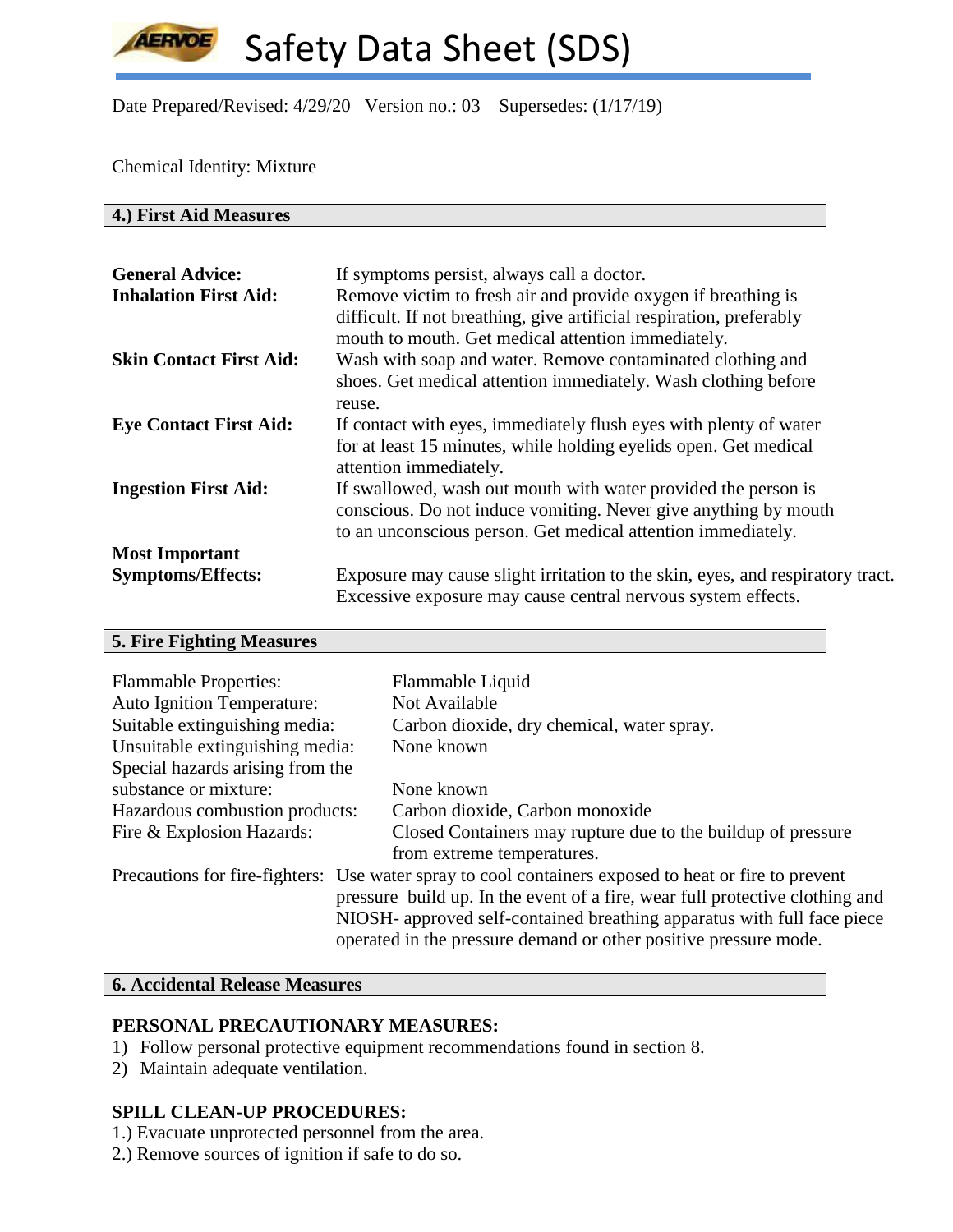Date Prepared/Revised: 4/29/20 Version no.: 03 Supersedes: (1/17/19)

3.) Pickup spilled materials using non-sparking tools and place in an appropriate container for disposal.

4.) Contain spill to prevent material from entering sewage or ground water systems.

5.) Always dispose of waste materials in accordance with all EU, National and Local Regulations.

| <b>7. Handling and Storage</b> |                                                                    |
|--------------------------------|--------------------------------------------------------------------|
|                                |                                                                    |
| Handling:                      | Flammable liquid, use in a well ventilated area.                   |
|                                | Do not use near sources of ignition.                               |
|                                | Do not to eat, drink and smoke while working with this material.   |
|                                | Wash hands after use.                                              |
|                                | Conditions for safe storage, including any incompatibilities:      |
|                                | Store out of direct sunlight.                                      |
|                                | Storage Temperature: $32^{\circ}$ to $120^{\circ}$ F (0° to 49°C). |
|                                | No known incompatibilities.                                        |
|                                |                                                                    |

## **8. Exposure Controls / Personal Protection**

#### **Appropriate engineering controls:**

Ensure adequate ventilation. A system of local and/or general exhaust is recommended to keep employee exposures below the Airborne Exposure Limits.

Keep away from sources of ignition.

Take precautionary measures against static discharge.

#### **Personal Protection:**

Eye & face protection devices such as safety glasses, safety goggles or face shield are recommended.

#### **Skin protection**

Wear the appropriate protective clothing, including boots, gloves, lab coat, apron or coveralls, as appropriate, to prevent skin contact.

#### **Respiratory protection:**

Use only in an adequately ventilated area. For unknown vapor concentrations use a positive-pressure, pressure-demand, self-contained breathing apparatus (SCBA).

| <b>Hazardous Ingredient</b>            | <b>CAS</b>    | <b>ACGIH</b> | <b>ACGIH</b>      | <b>OSHA PEL</b> | <b>OSHA PEL</b> |
|----------------------------------------|---------------|--------------|-------------------|-----------------|-----------------|
|                                        | <b>Number</b> | TLV (TWA)    | <b>TLV (STEL)</b> | (TWA)           | (STEL)          |
| <b>Aliphatic Petroleum Distillates</b> | 64742-89-8    | N/A          | N/A               | N/A             | N/A             |
| Acetone                                | $67-64-1$     | 250PPM       | 500PPM            | 1000PPM         | N/A             |
| Aliphatic Hydrocarbon                  | 64742-47-8    | N/A          | N/A               | N/A             | N/A             |

### **\*Values are based on the 2019 Guide to Occupational Exposure Values by ACGIH**

### **9. Information on Basic Physical and Chemical Properties**

| Appearance: Color varies by product | Odor: Hydrocarbon odor            |
|-------------------------------------|-----------------------------------|
| Odor Threshold: N/AV                | pH: Not Applicable (solvent Base) |
| Melting Point: N/AV                 | Freezing Point: N/AV              |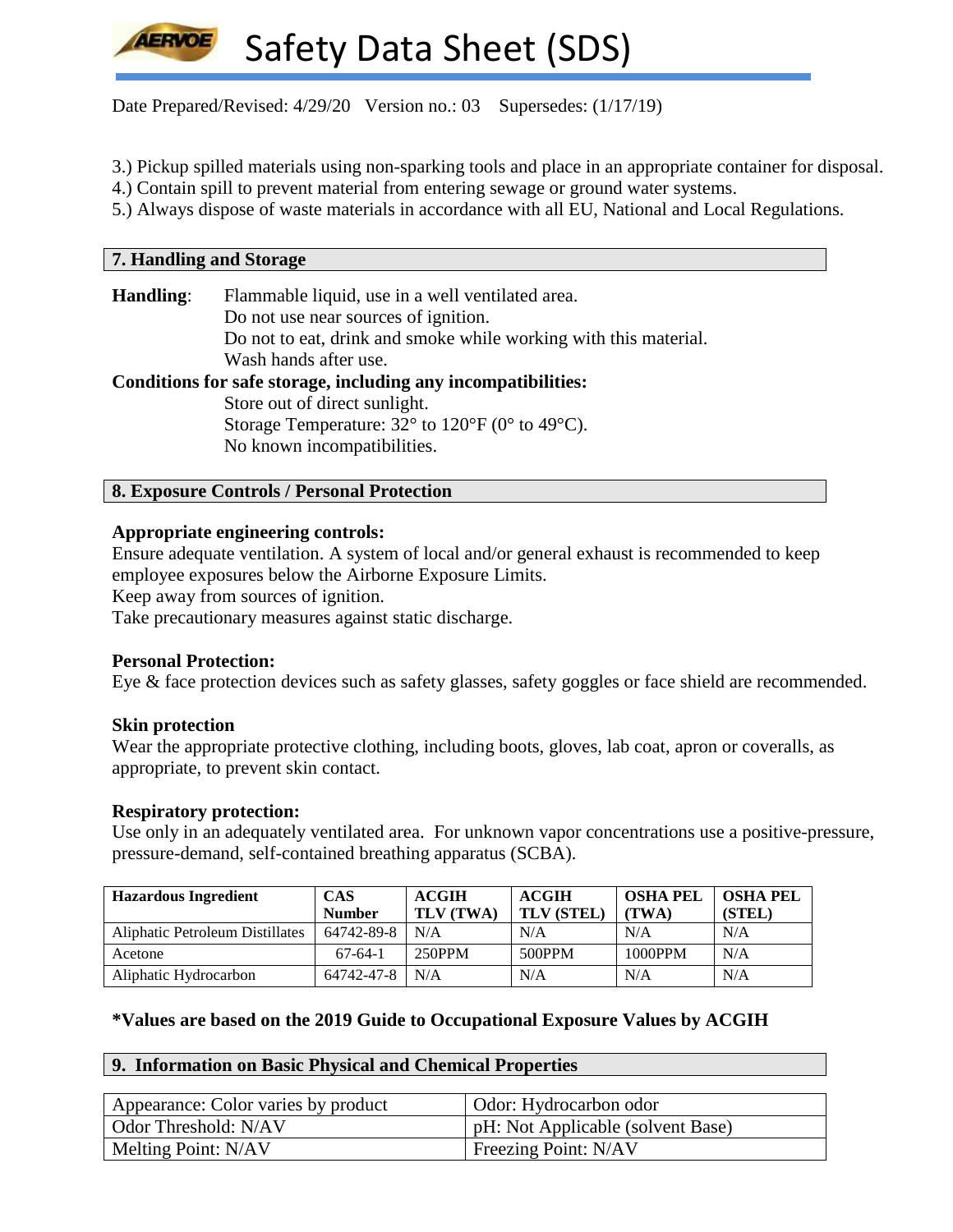

Date Prepared/Revised: 4/29/20 Version no.: 03 Supersedes: (1/17/19)

| Initial Boiling Point: $200^\circ$ to $240^\circ$ F (93 $^\circ$ to | Boiling Point Range: 185°F            |
|---------------------------------------------------------------------|---------------------------------------|
| $116^{\circ}$ C)                                                    |                                       |
| Flash Point: $< 20^{\circ}$ F (-7° C)                               | Evaporation Rate: Faster Than n-Butyl |
|                                                                     | Acetate                               |
| Flammability Solid/Gas: Flammable Liquid                            | Upper LEL: 0.7% Lower LEL: 13%        |
| Vapor Pressure: N/AV                                                | Vapor Density: Heavier Than Air       |
| <b>Relative Density: N/AV</b>                                       | Solubility: Negligible                |
| <b>Partition Coefficient:</b>                                       | Auto-ignition Temperature: N/AV       |
| n-octanol/water: N/AV                                               |                                       |
| Decomposition Temperature: N/AV                                     | Viscosity: N/AV                       |
| <b>Explosive Properties: N/AV</b>                                   | <b>Oxidizing Properties: N/AV</b>     |

### **10. Stability & Reactivity**

Possibility of hazardous reactions: Hazardous polymerization will not occur under normal conditions Chemical stability: Stable under normal conditions Conditions to avoid: Heat and ignition sources Incompatible materials: Strong Oxidizing Agents Hazardous decomposition products: Will not occur

#### **11. Toxicological Information**

Reports have associated repeated and prolonged overexposure to solvents with permanent brain and nervous system damage. Repeated overexposure can also damage kidneys, lungs, liver, heart and blood

Routes of exposure: Eyes, skin, ingestion, and/or inhalation

| Acute toxicological data:                               | (Acetone) LD50: 5800 mg/kg (Rat-Oral)<br>(Acetone) LC50: 21000 ppm/8 hr (Rat-Inha)                  |
|---------------------------------------------------------|-----------------------------------------------------------------------------------------------------|
| Eye irritation data:                                    | Eye Irrit 2                                                                                         |
| Skin irritation/sensitization/absorption data:          | Skin Irrit 2                                                                                        |
| Reproductive toxicity data:                             | N/AV                                                                                                |
| Mutagenicity data:                                      | N/AV                                                                                                |
| Symptoms associated with physical contact:              | N/AV                                                                                                |
| Acute/chronic effects from short/long<br>term exposure: | Irritating to skin. Prolonged/repeated contact may<br>cause defatting of the skin which can lead to |

dermatitis. Not expected to be a skin sensitizer.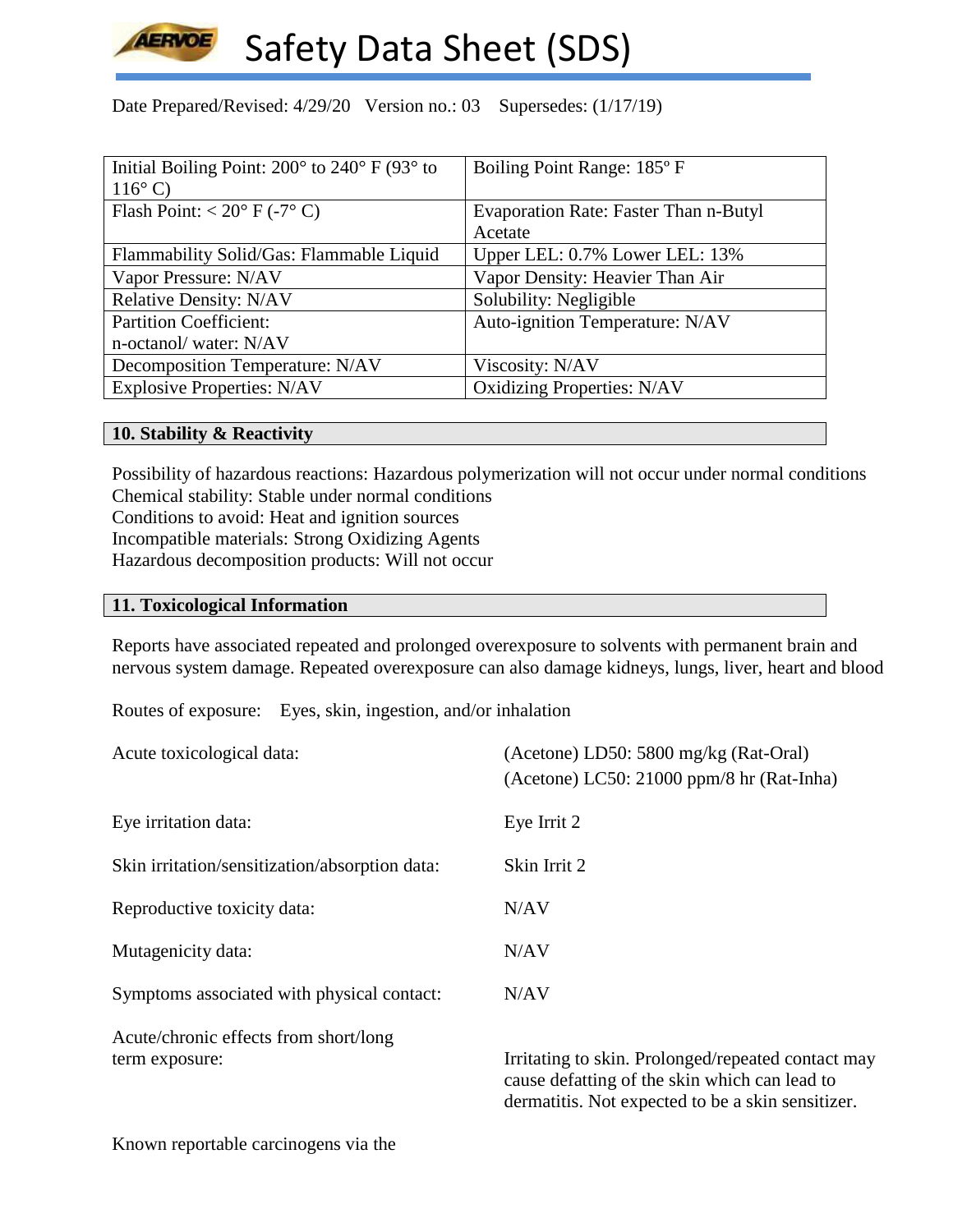Date Prepared/Revised: 4/29/20 Version no.: 03 Supersedes: (1/17/19)

following agencies:

**LERVOE** 

| NTP:  | N/AV   |
|-------|--------|
| IARC: | N/AV   |
| OSHA: | TLV-A4 |

\* Petroleum distillates may contain chemical carcinogens in limited quantities (< 0.01%). These quantities are determined by the supplier/fraction/purity of the distillate during the manufacturing process. Chemicals that may be present within distillates are listed on California's prop 65 list such as ETHYLBENZENE, BENZENE, and TOLUENE.

#### **12. Ecological Information**

Ecotoxicity: **No Data Available** Persistence and degradability: **No Data Available** Bioaccumulative potential: **No Data Available** Mobility in soil: **No Data Available** Results of PBT and vPvB assessment: **No Data Available** Other adverse effects: **No Data Available**

### **13. Disposal Considerations**

**Waste Disposal:** Dispose of material in accordance with EU, national and local requirements. For proper disposal of used material, an assessment must be completed to determine the proper and permissible waste management options permitted under applicable rules, regulations and/or laws governing your location.

**Product / Packaging disposal:** Dispose of packaging in accordance with federal, state and local requirements, regulations and/or laws governing your location.

| <b>14. Transportation Information</b> |  |  |  |
|---------------------------------------|--|--|--|
|---------------------------------------|--|--|--|

#### **US DOT**

| UN     | <b>Proper Shipping Name</b> | Hazard        | Packing | Marine     | Special      |
|--------|-----------------------------|---------------|---------|------------|--------------|
| Number |                             | $\gamma$ lass | Group   | Pollutant  | Provisions   |
| UN1263 | <b>PAINT</b>                |               | PGII    | <b>Not</b> | Reference 49 |
|        |                             |               |         | Applicable | CFR 172.101  |

#### **IMDG**

| <b>UN</b> | <b>Proper Shipping Name</b> | Hazard | Packing | Marine     | Special          |
|-----------|-----------------------------|--------|---------|------------|------------------|
| Number    |                             | Class  | Group   | Pollutant  | Provisions       |
| UN1263    | <b>PAINT</b>                |        | PGII    | <b>Not</b> | Reference        |
|           |                             |        |         | Applicable | <b>IMDG</b> code |
|           |                             |        |         |            | part 3           |

**IATA:**

| UN     | <b>Proper Shipping Name</b> | Hazard         | Packing | Marine     | Special           |
|--------|-----------------------------|----------------|---------|------------|-------------------|
| Number |                             | $\text{Class}$ | Group   | Pollutant  | <b>Provisions</b> |
| UN1263 | <b>PAINT</b>                |                | PGII    | <b>Not</b> | Reference         |
|        |                             |                |         | Applicable | <b>IATA</b>       |
|        |                             |                |         |            | Dangerous         |